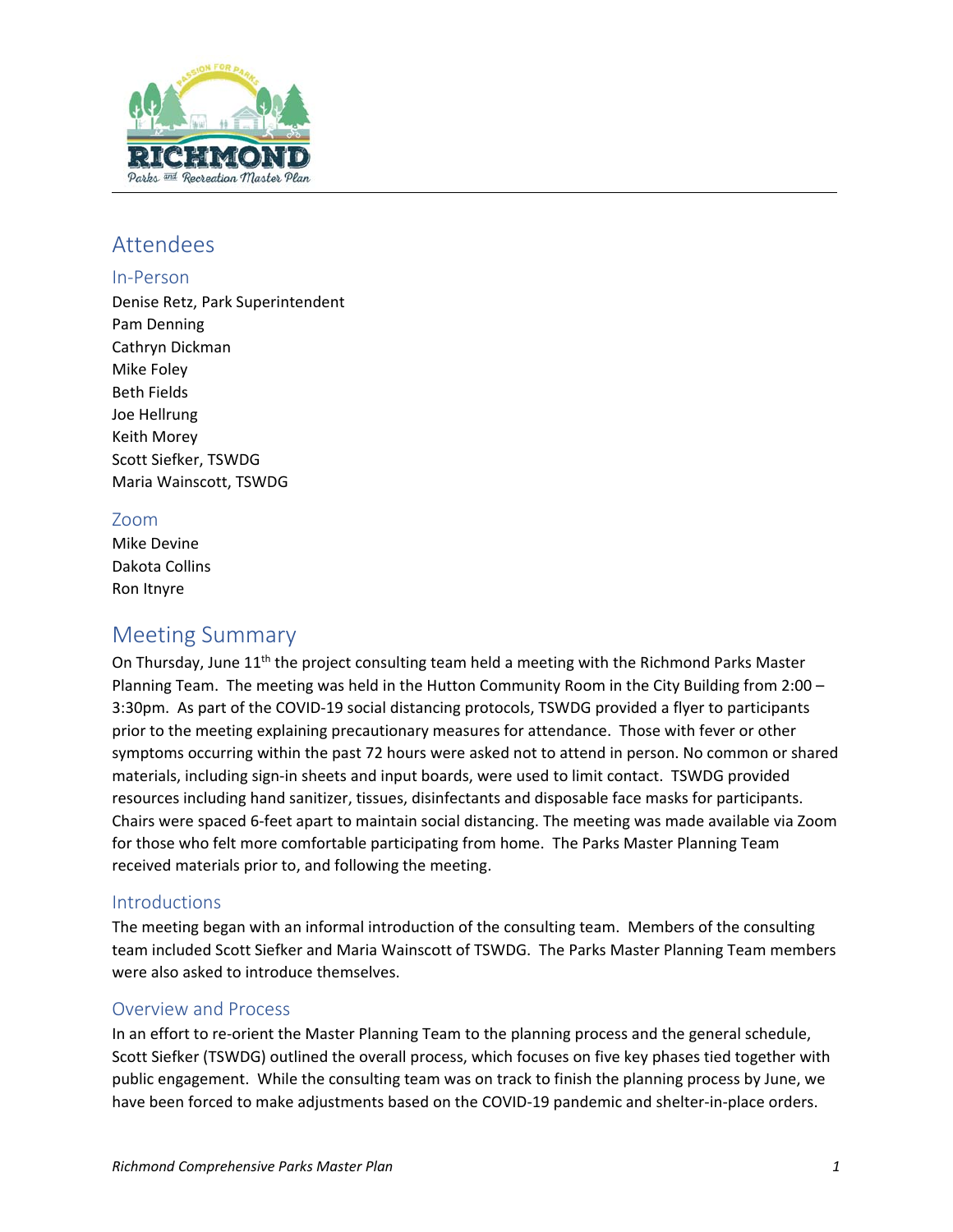Prior to the shelter-in-place orders, the team was able to work through the first three phases of the planning process. The only outstanding elements from those first three phases was the completion of a follow-up meeting with this Parks Master Planning Team. Based on the work remaining, the consulting team is now working towards a plan completion date of mid-late August.

### Work to Date

Scott outlined the following work done or completed to date:

#### Planning Process

The planning process seeks to gather information throughout the early phases. What is learned regarding programming, research and analysis and park facilities provides the information needed to make appropriate decisions in the planning strategies phase. As the consulting team examined the existing system, we used three primary methods to gain information and analyze our findings, including field inventory, community input and data/ technical analysis.

#### Field Inventory

Maria Wainscott (TSWDG) outlined the field inventory process. Since the beginning of the year, the consulting team has been taking a close look at the Richmond parks system. We conducted a thorough review based on four categories, including park properties, specialty facilities, trails and supporting open spaces such as the Hayes Arboretum and the Cope Environmental Center.

For each property or facility that the parks department owns or maintains, the consulting team completed an inventory of the property, an ADA inventory and assessment, an assessment of community use and an identification of overall opportunities and challenges. This inventory has been reviewed by Denise and will be a component of what is shared with the Parks Master Planning Team following the meeting.

#### Community Input and Engagement

Maria outlined the community input and engagement process. Since the beginning of the year, the consulting team has focused on using a variety of methods to learn as much as possible about the system and how residents use what's available. Some of the methods used to engage the community include:

- A series of focus group meetings
- Several pop-up events with the help of Denise and her staff
- A project website
- Email and social media outreach with assistance from the City and parks department staff
- **•** Community Input Survey
- Perceptions and Needs Public Workshop

#### *Community Input Survey*

The community input survey focused on identifying local perceptions and needs and generating an understanding of existing facilities. The survey was made available in digital and hard-copy formats. It garnered over 1,700 responses, with input from participants ranging in age from youth to seniors.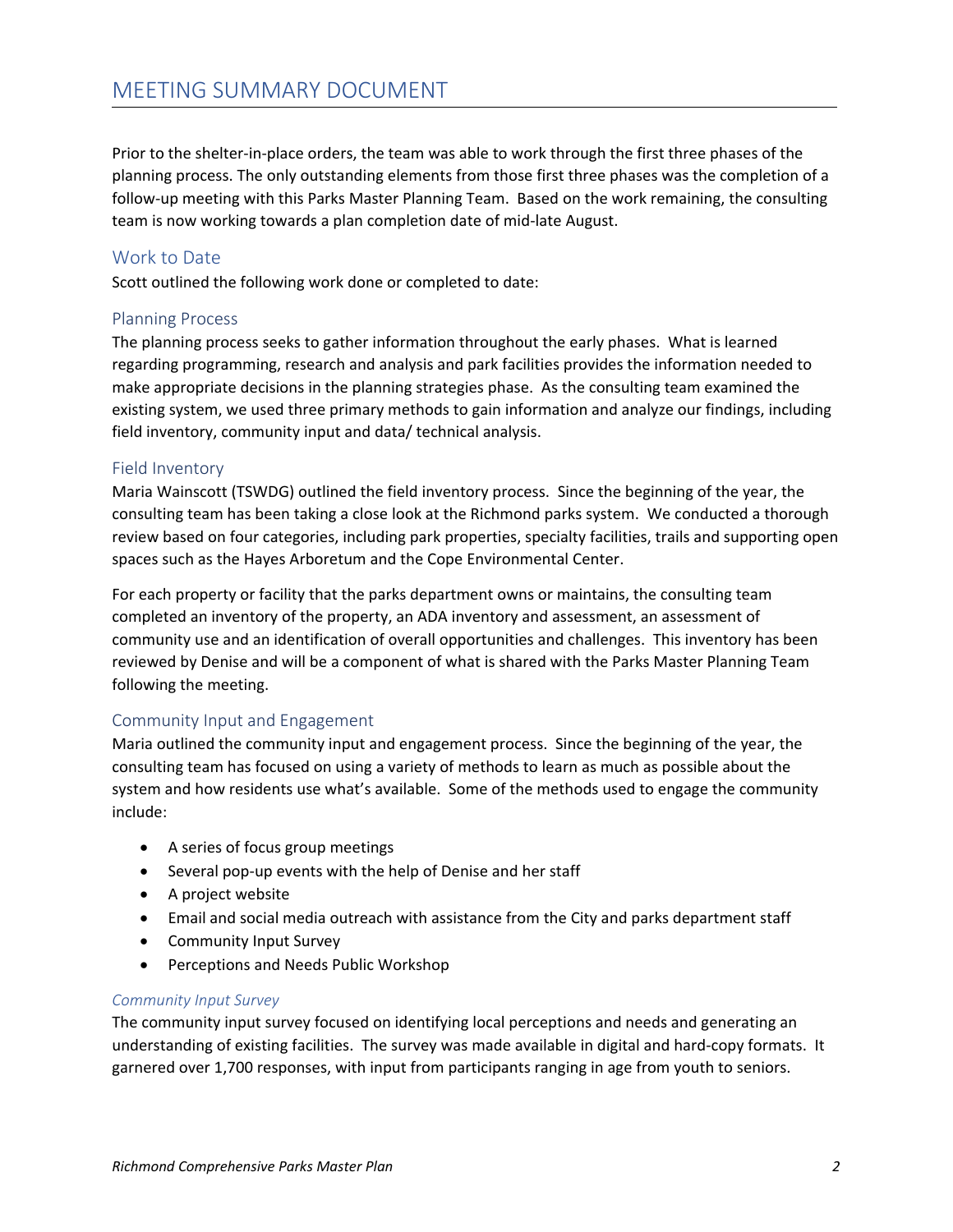Throughout the survey, the consulting team received over 1,200 individual comments on the existing system and what was needed in the future.

## *Perceptions and Needs Public Workshop*

The consulting team was able to facilitate the first public workshop prior to the COVID-19 pandemic on March 11, 2020 in Lingle Hall at Reid Hospital. Over 60 people signed in at the event, which included a variety of stations, each offering information and a chance for participants to weigh in on existing conditions, community aspirations, priorities or overall needs.

### Data and Technical Analysis

Scott provided an overview of the data and technical analysis. In order to balance out the public perception, the consulting team examined data and statistics around national and regional recreation trends. These elements help the team anticipate what might be emerging as a local interest. The team also looked at local trends and conditions to better understand what the parks department might need to address or respond to locally. The system itself was examined in order to develop a comprehensive understanding of level of service (LOS) and how the parks department compares to its geographical peers.

In order to complete the comparison, the team used the NRPA's Park Metrics database. This allowed for the comparison of Richmond-specific data against organizations of the same size. In total, the team was able to gain information on 20 peer organizations in the Midwest with similar population sizes to Richmond. The analysis focused on park facilities, staffing and funding. During this portion of the presentation, one team member asked:

- **Mike Foley** Did you compare our maintenance department from a staff and capability standpoint? Did you speak with our maintenance staff? We need to ensure that we have the capability to handle the facilities that we have.
- **Maria Wainscott** Yes, we had a meeting with the maintenance staff during one of our focus group sessions and received feedback that influenced the creation of the vision statement, goals and short- and long-term initiatives for the parks department.

#### *Park Facilities*

The typical agency within the twelve Midwest states manages 23 parks and 12 miles of trails. On average, this offers one park for every 1,528 residents. By comparison, the Richmond parks system includes 23 parks and approximately 8 miles of paved trails and offers one park for every 1,573 residents. This keeps the City on track with its regional peers.

#### *Staffing*

Currently, the Richmond Parks and Recreation Department employs 23 full-time staff members, which is above the regional average of 15 full-time employees. However, if you examine staffing in comparison to overall population, Richmond falls short. Richmond employs nearly 6.5 full-time staff members per 10,000 residents, a number that is within the lower 25 percentage when compared to the system's regional peers.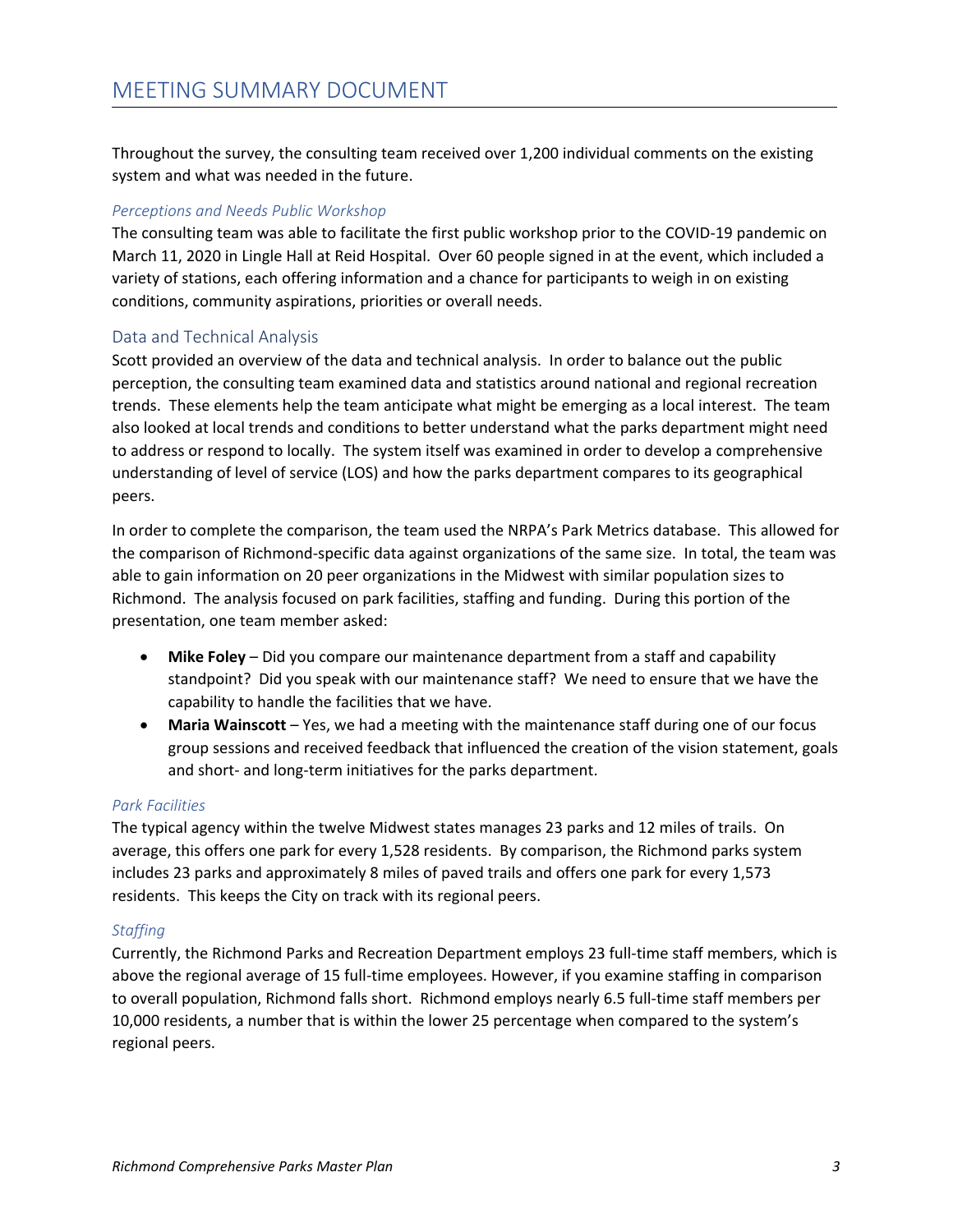# *Funding*

Through its primary fund, the Richmond Parks Department has an annual operating revenue just over \$2.4 million, which is considerably below average. This represents a significant decline since 2009. Approximately 93% of the funding came directly from local taxes. In comparison, Richmond's regional peers have only 38% of funding coming directly from local taxes. A greater diversification in revenue sources would provide the parks department with greater flexibility and resiliency. During this portion of the presentation, Denise explained:

 **Denise Retz** – One of the things we are currently working on is to figure out if this information is something we want to share. We feel it's a bit of a misinterpretation, as revenue from nonreverting accounts wasn't included as part of this analysis. We are trying to come up with a significant way to hone everything together to realize if this is a parks system that can generate revenue. These recommendations might accompany other plans in the future. There will be a decision-making tool and a list of capital improvement as a result of this planning process to help guide the parks department in the future.

# Key System Findings

Community engagement and analysis can be broken down into system strengths, or elements that can be leveraged in the future, and system challenges, or elements that need to be addressed as the parks department moves forward. The system's primary strengths include:

- Richmond's parks and recreation system is valued across the community and is considered an essential component to the community's quality of life.
- Richmond residents' value multi-use trails and city-wide connectivity.
- The City's flagship parks and events offer history, amenities and a sense of community.
- The Parks Department currently markets programs to a variety of age groups.
- Richmond celebrates its history, culture and community by offering a variety of festivals and events tailored to the City's diverse population.

While there are many strengths that currently exist, there are elements that need to be considered as the parks department moves forward. If these challenges aren't addressed, they may continue to grow and could undermine the department's future success. Challenges include:

- The responsibilities of the Parks Department are numerous, and residents worry they have too much on their plate.
- The general public remains unaware of certain park properties and program offerings.
- The City's flagship parks need repairs and improvements.
- Departmental resources are constrained.
- Some existing park properties, amenities and programs are still unknown to members of the community.
- **•** Improved maintenance practices system-wide are needed.
- Strategic and well-planned investment is needed to ensure long-range success.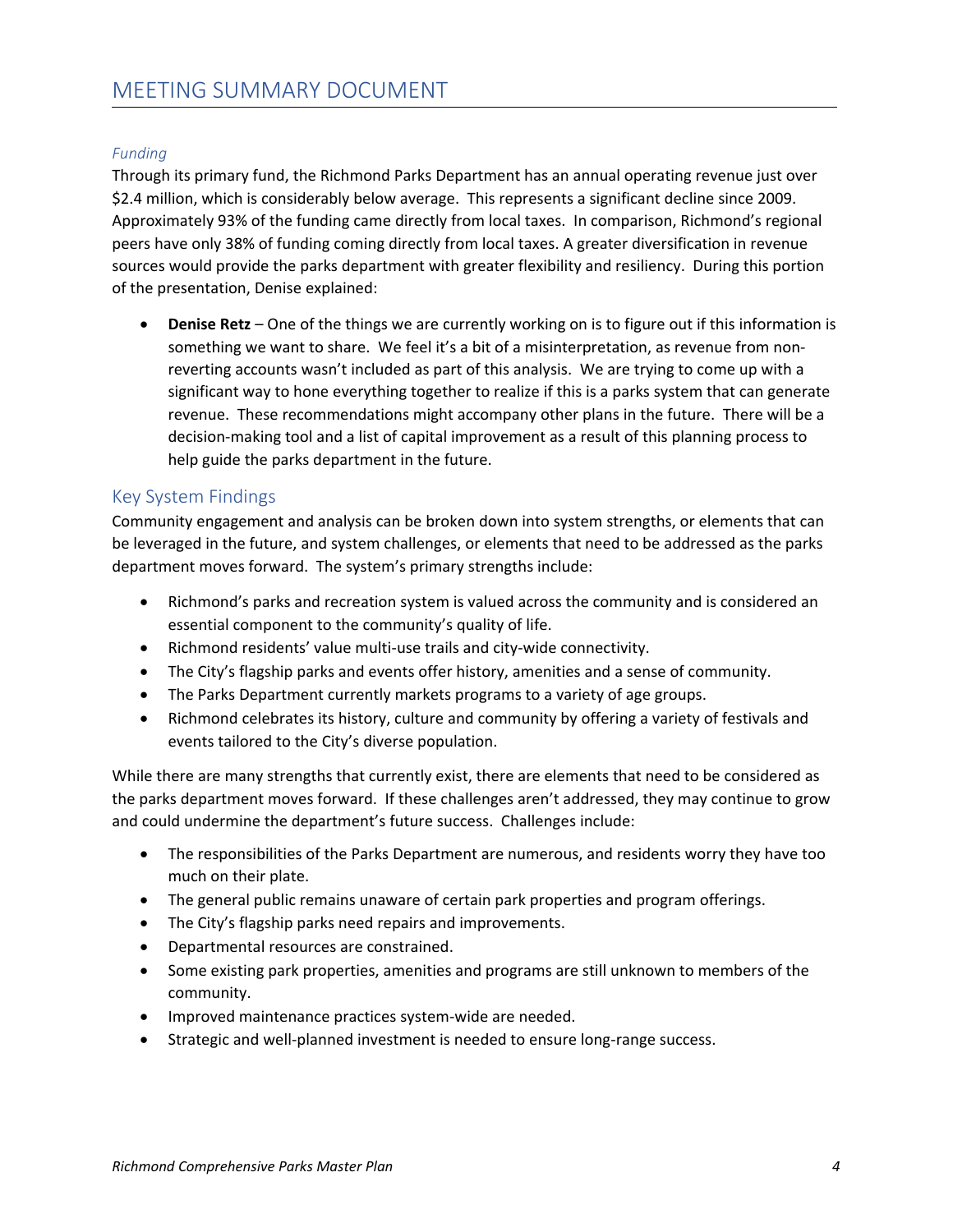# Vision and Goals

To guide the work of the department over the next five years, the consulting team has prepared a Vision Statement:

• The City's parks, open space and recreational programs will continue to serve as critical building blocks for improving the overall quality of life for Richmond residents. Over the past decade, the Richmond Parks and Recreation Department has worked to establish a sense of park pride with the community. Our focus for the future is to leverage our park pride to create a resilient and sustainable parks and open space system which features active public spaces, inclusive recreational amenities and diverse recreational programs.

The vision statement is intended to serve as a broad umbrella for ideas and actions for the next five years. To support the broad vision, the idea has been broken down into 6 key actions, or goals, for the future that represent the department's specific role within the community. Over the next five years, the department should focus on:

- Serve our community.
- Enhance our parks and open system.
- Activate our public spaces.
- Promote our offerings.
- Optimize our resources.

#### *Discussion*

As the consulting team considers the final tools within the master plan, each recommendation made will serve one of those specific action goals and will work to move the department forward in alignment with the broad vision statement. As such, the Parks Master Planning team was asked to provide feedback on the vision and goals. Responses included:

- **Denise Retz** Change, "Promote our offerings," to, "Promote our programs and places." This would be a great way to let everyone know what we do.
- **Denise Retz** Remove, "Over the past decade," from the vision statement. We don't need to state how long we've been working on this.
- **Mike Foley** Consider starting just the underlined portion of the vision statement, rather than the first sentence. Also, the term "leverage" is an odd word choice. Maybe promote, or capture?
- **Denise Retz** Parks and open spaces are one in the same. Instead, just say parks system.
- **Mike Foley** Should we add something about the department having the capacity to maintain our parks system in the vision? Maybe create and support?
- **Beth Fields** The vision statement doesn't feel very aspirational.
- **Scott Siefker** The vision statement can be aspirational, but shouldn't be your marketing campaign.
- **Pam Denning** Consider something along the lines of, "Richmond Parks and Recreation's focus on future resiliency and sustainability to serve, enhance and develop." Send the vision statement out as a separate document for people to respond to. This discussion gives us a starting point for those conversations and thoughts.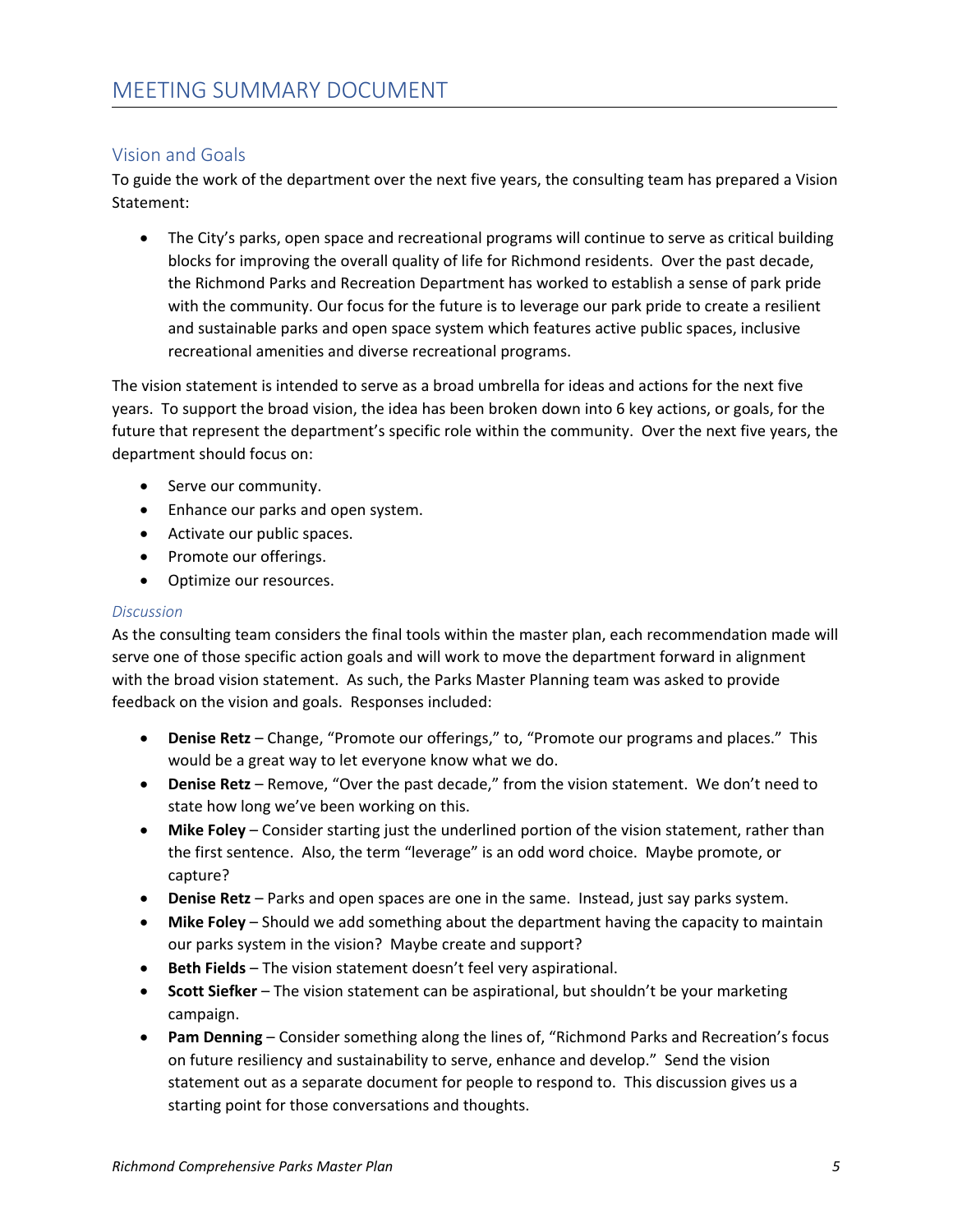- **Mark Devine** The wording is a bit cumbersome for a focus statement. We have the opportunity to change that. The introductory statement could stand a little more definition and wording change.
- **Denise Retz** One of the board members expressed interest that future surveys be shorter and more concise.
- **Keith Morey**  We are a growing senior population and have more spaces than most parts departments. Why couldn't we have a volunteer group of retired people who "adopt" a park and take personal pride in that space? They could weed planting beds, keep up the parks and be another "set of eyes" for maintain and keeping our parks safe. Would it be worth including a volunteerism question on the second survey?
- **Denise Retz**  We included a question about volunteering on our first survey. Can TSWDG provide a list of volunteer's names and emails?
- **Pam Denning** Can we provide a document with the vision statement on a sheet by itself?
- **Scott Siefker** We will provide this, as well as a series of other meeting materials. We ask that participants send any comments back by the end of June so the existing conditions document can be revised. This will give us a chance to incorporate these comments.
- **Denise Retz** There will be five chapters altogether. What's in the comprehensive parks master plan needs to be understandable by everyone. If there are any questions or concerns, please don't hesitate to ask.

# Master Plan Tools

The consulting team has started to consider the specific tools that will be needed to move forward and would like to propose a layered approach including:

- **Ongoing Decision-Making Guidance**. Criteria statements that assist in making everyday decisions following the plan's completion.
- **Short Term Project Initiatives**. Identification of lighter, quicker and more affordable options to improve activation, programming and department efficiencies.
- **Long-Range Capital Improvements**. Identification of long-range capital improvements to improve park properties and facilities.

## Next Steps

## For Our Team

Following the meeting, the consulting team will be providing some materials to the Park Master Planning Team for review, including:

- Chapters 1-3 are completed and ready for review.
- Survey #2 will be posted to help guide project prioritization.
- As project lists are developed, the consulting team will also be taking a closer look at financial resources including general revenue streams, bond programs and grants.